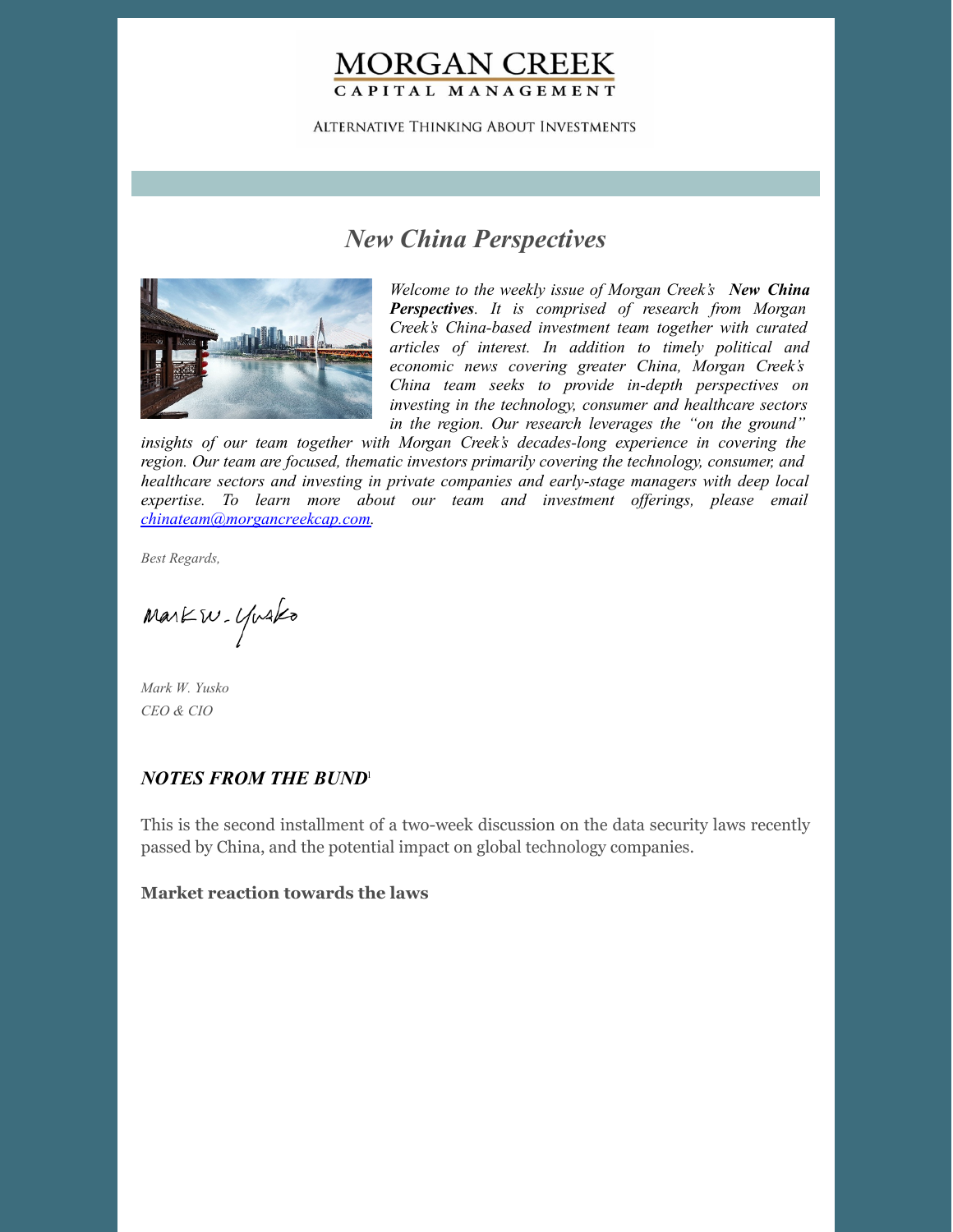

Source: NASDAQ Golden Dragon China Index via Bloomberg

## *Figure 1: The Impact of the Chinese Data Security Laws on the Stock Market (Hancock & Orlick, 2021)*

The immediate market reaction was largely negative to the passing of the laws. Besides investor concerns around how far-reaching these laws might become, there were also worries raised about increased compliance costs imposed on firms operating within China.

Figure 1 shows the NASDAQ Golden Dragon China Index, a modified market capitalization weighted index of Chinese firms listed in the US but operating mainly within China. The index fell from a peak of 20,000 to around 10,000 between February 2021 to July 2021. Currently, the NASDAQ Golden Dragon China Index stands at 7,024.21 as of April 7, 2022.

### **Implications for Chinese technology firms**

While the laws seek to protect Chinese citizen's privacy and security, they can also lead to the prevention of free flow of data across borders. This has two important implications:

- It would support the rise of domestic champions potentially by shielding local firms from global competition.
- However, it may also limit the market size of domestic companies trying to sell globally as well due to clashes over data sovereignty with other countries, possibly igniting conflicts with other countries. Specifically, stringent data security measures such as DSL and PIPL makes it more likely that firms operating in China will be investigated by foreign regulators as they may be seen to be too close to the Chinese authorities.

Strict data protection laws create both compliance and enforcement costs, impacting profitability. This is especially true because the laws are not yet completely clear as to what constitutes "important data" or "critical information infrastructure".

Lastly, many Chinese technology firms raise funds by listing on the US stock markets. The current conflicting regulations in China's new DSL and US listing rules could make it more difficult for domestic Chinese firms to go public on a US stock exchange. This could lead to the development of financial markets within China as local actors fill the vacuum left by the inability of Chinese firms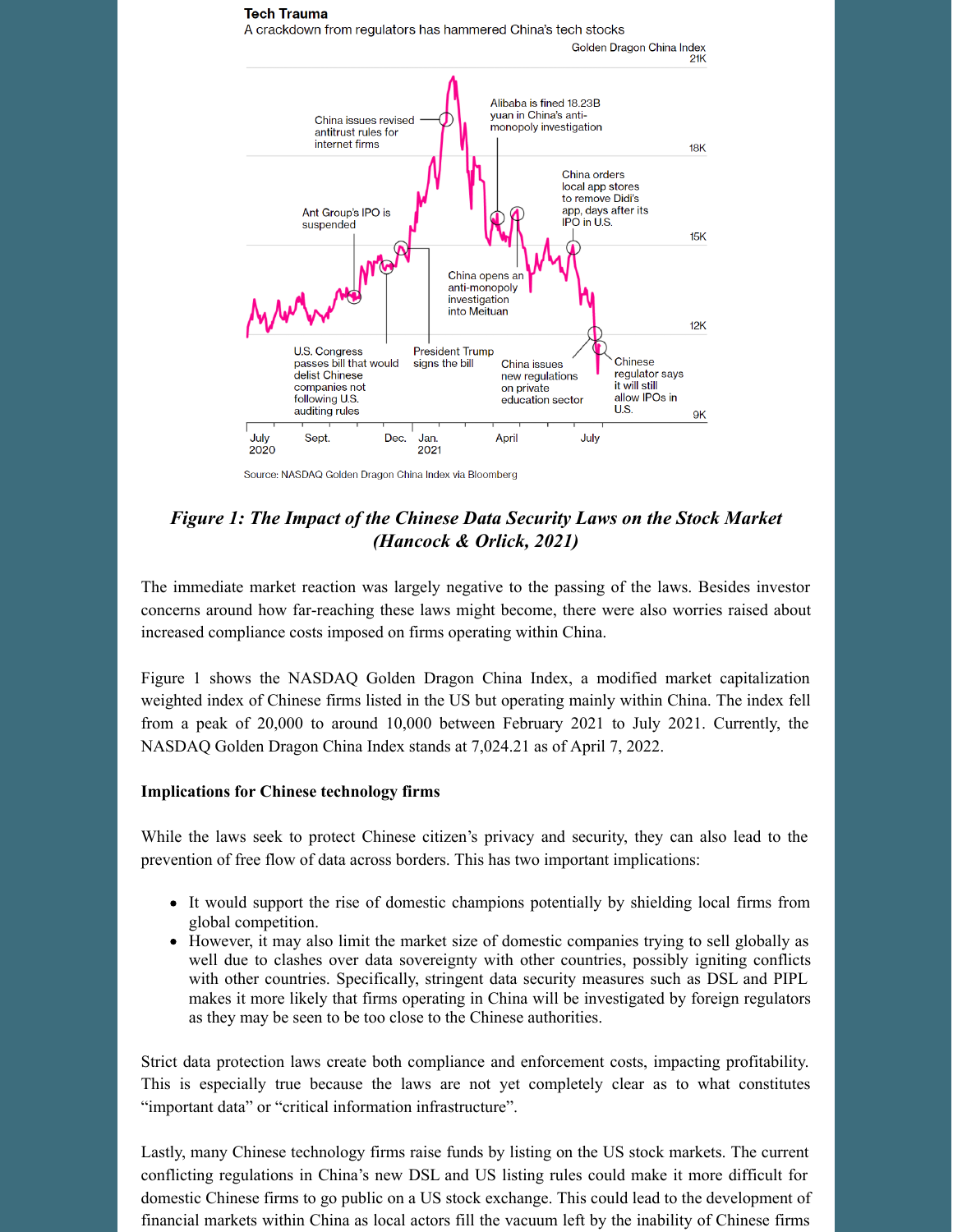### **[Click](https://www.morgancreekcap.com/market-commentary/#investment-process) here to see back issues of New China Perspectives**

## *CHINA NEWS SPOTLIGHT*

**Nation embraces digital prospects with growing computing capacity:** A recent industry report has highlighted China's impressive advances in computing power, ranking the country as one of the best among major economies in the field. *Read [more.](https://global.chinadaily.com.cn/a/202204/07/WS624e3e4ba310fd2b29e55795.html)*

**China's draft financial stability law takes aim at 'scattered' rules governing systemic risks:** China is edging closer to enacting a financial stability law that would fix the "scattered" set of rules currently used to handle financial risks. *Read [more.](https://www.scmp.com/economy/china-economy/article/3173455/chinas-draft-financial-stability-law-takes-aim-scattered)*

**China's BYD ends full combustion engine cars to focus on electric, plug-in hybrids:** China's largest electric vehicle (EV) maker BYD said that as of last month it stopped making combustion engine vehicles and now produces full electric and heavily electrified plug-in hybrid cars only. *Read [more.](https://www.cnbc.com/2022/04/03/chinas-byd-ends-full-combustion-engine-cars-to-focus-on-electric-plug-in-hybrids.html)*

**Chinese E-Map Maker NavInfo Gains After Joining With Honeywell on Car Chips, Self-Driving:** NavInfo's shares rose after the Chinese digital mapping services provider announced a partnership with the Chinese unit of US automation giant Honeywell on vehicle chips, self-driving technology, and intelligent networks. *Read [more.](https://www.yicaiglobal.com/news/chinese-e-map-maker-navinfo-gains-on-car-chips-self-driving-partnership-with-honeywell)*

**Billionaire founder of JD.com steps down as tech execs in China retreat from the spotlight:** JD.com's billionaire founder Richard Liu has stepped down as chief executive of the Chinese ecommerce giant, joining a slew of high-profile tech bosses who have relinquished their roles at the companies they started. *Read [more.](https://www.cnbc.com/2022/04/07/jdcom-founder-richard-liu-steps-down-as-ceo-of-e-commerce-giant.html)*

**Kintor Pharma's Proxalutamide Demonstrated Reduction in Hospitalization/Mortality for Patients with Mild to Moderate COVID-19 in Phase III MRCT Study:** Kintor Pharmaceutical Limited ("Kintor Pharma", HKEX: 9939), a clinical-stage biotechnology company developing innovative small molecules and biological therapeutics, today announced the top-line results of the Phase III MRCT of proxalutamide in outpatients with mild to moderate COVID-19 regardless of vaccination status and risk factors. *Read [more.](https://www.prnewswire.com/news-releases/kintor-pharmas-proxalutamide-demonstrated-reduction-in-hospitalizationmortality-for-patients-with-mild-to-moderate-covid-19-in-phase-iii-mrct-study-301518525.html)*

**Innovent Biologics' Pemazyre Approved by China's NMPA for Bile Duct Cancer:** Innovent Biologics, Inc. (Innovent) (HKEX: 01801), a world-class biopharmaceutical company that develops, manufactures and commercializes high-quality medicines for the treatment of cancer, metabolic, autoimmune and other major diseases announced that the National Medical Products Administration (NMPA) has approved Pemazyre® (pemigatinib) for the treatment of adults with locally advanced or metastatic cholangiocarcinoma with a fibroblast growth factor receptor 2 (FGFR2) fusion or rearrangement as confirmed by a validated diagnostic test that have progressed after at least one prior line of systemic therapy. *Read [more.](https://www.prnewswire.com/news-releases/innovent-announces-the-approval-of-pemazyre-pemigatinib-by-the-nmpa-for-the-treatment-of-adults-with-locally-advanced-or-metastatic-cholangiocarcinoma-with-a-fgfr2-fusion-or-rearrangement-as-confirmed-by-a-validated-diagnostic--301518629.html)*

**Harbour BioMed Announces Global Out-License Agreement with AstraZeneca for CLDN18.2xCD3 Bispecific Antibody HBM7022:** Harbour BioMed ("HBM", "the Company", HKEX: 02142), a global biopharmaceutical company committed to the discovery, development, and commercialization of novel antibody therapeutics, today announced a global out-license agreement with AstraZeneca (LSE/STO/Nasdaq: AZN) for CLDN18.2xCD3 bispecific antibody (HBM7022), a novel bispecific antibody generated from HBM's HCAb Based Immune Cell Engagers (HBICE®) Platform. *Read [more.](https://www.prnewswire.com/news-releases/harbour-biomed-announces-global-out-license-agreement-with-astrazeneca-for-cldn18-2xcd3-bispecific-antibody-hbm7022--301519595.html)*